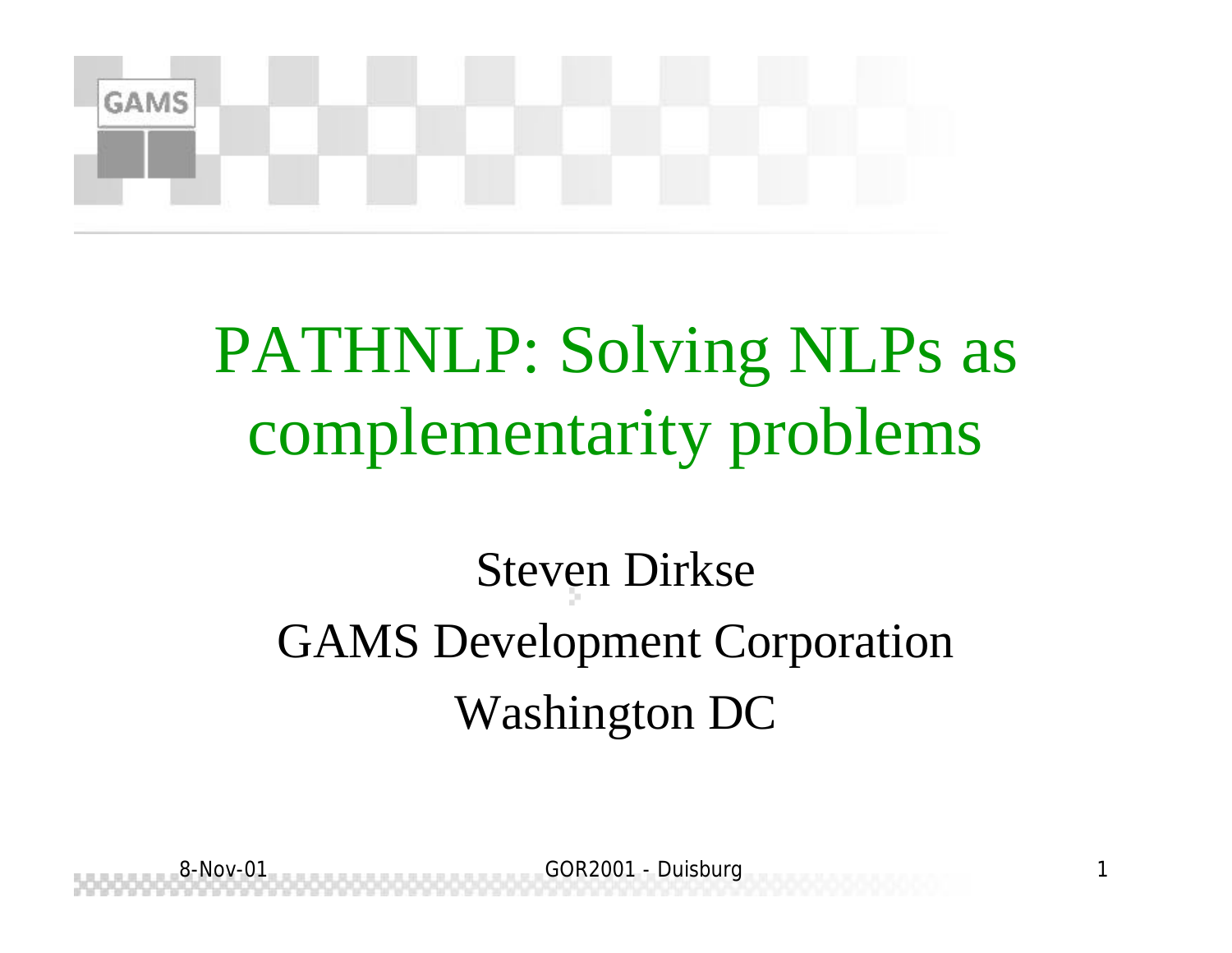# **GAMS Overview**

- **PATH** the solver for MCP
- **Difficult NLPs, computational failures**
- $\blacksquare$  KKT conditions of NLP == MCP
- ß PATHNLP
- **Implementation & computational results**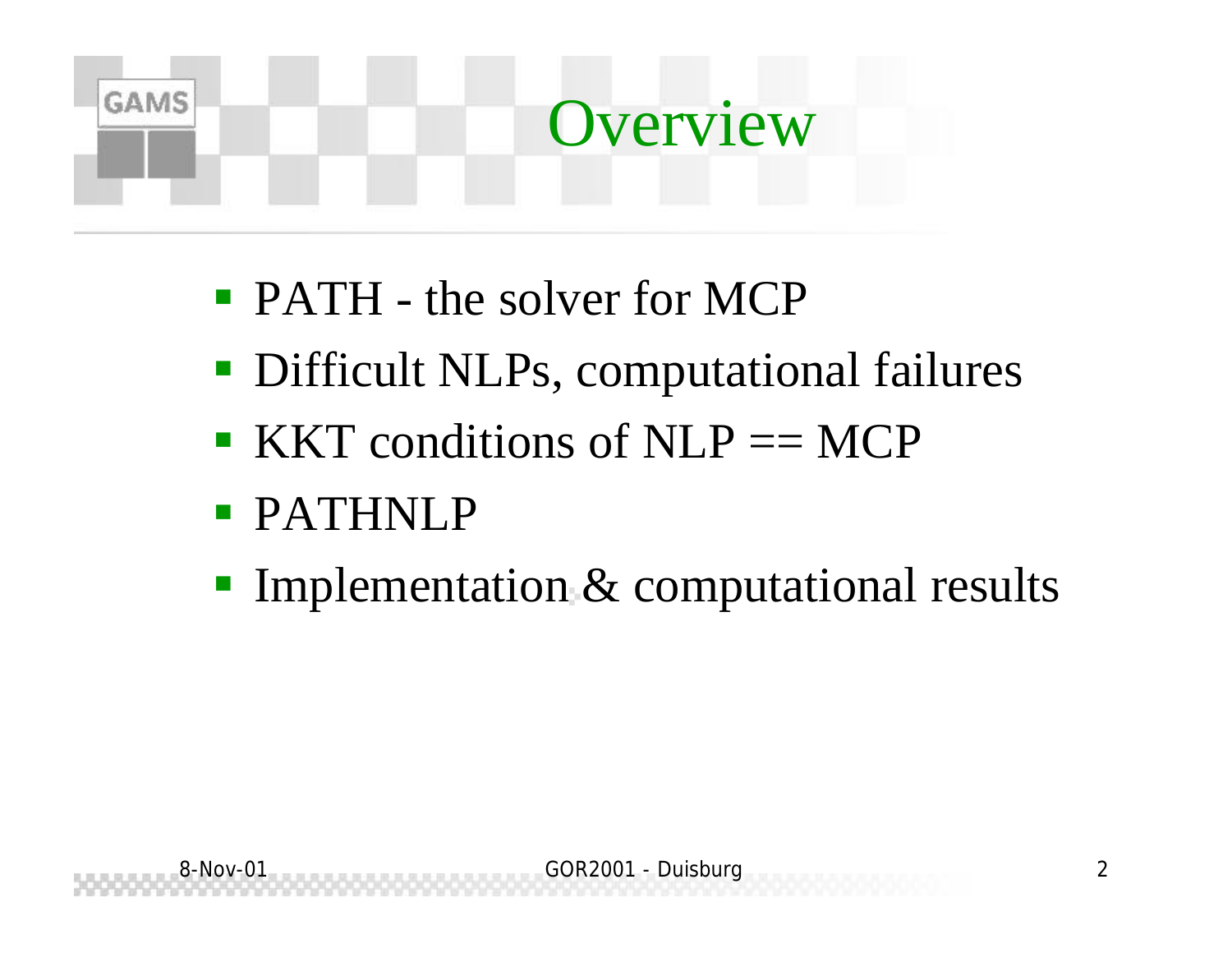

 $\blacksquare$  MCP:

 $F(z)$   $\perp$   $z \in [L, U]$ 

• Normal Equations:

where  $\boldsymbol{p}(x)$  = projection onto  $[L, U]$  $F(p(x)) + x - p(x) = 0,$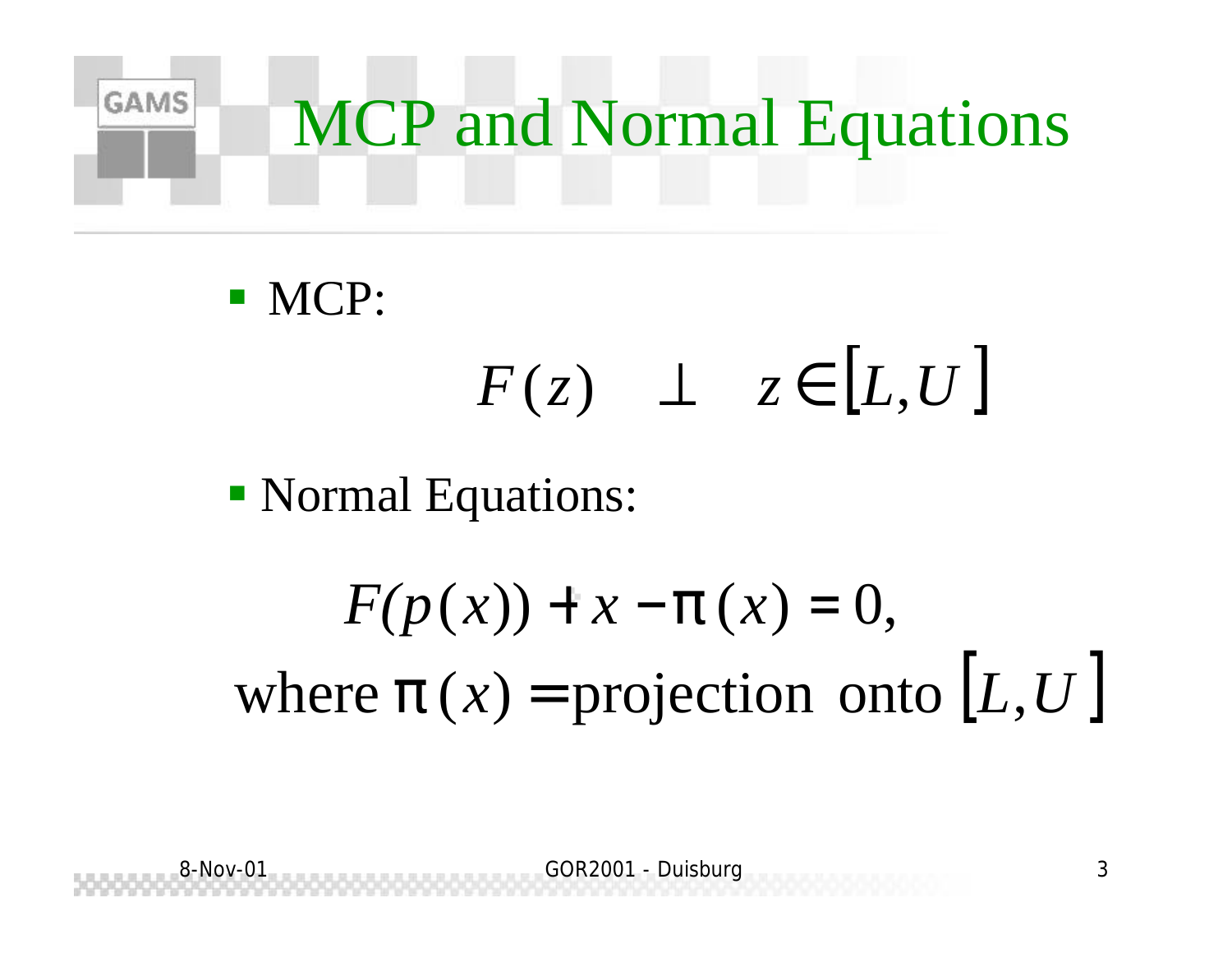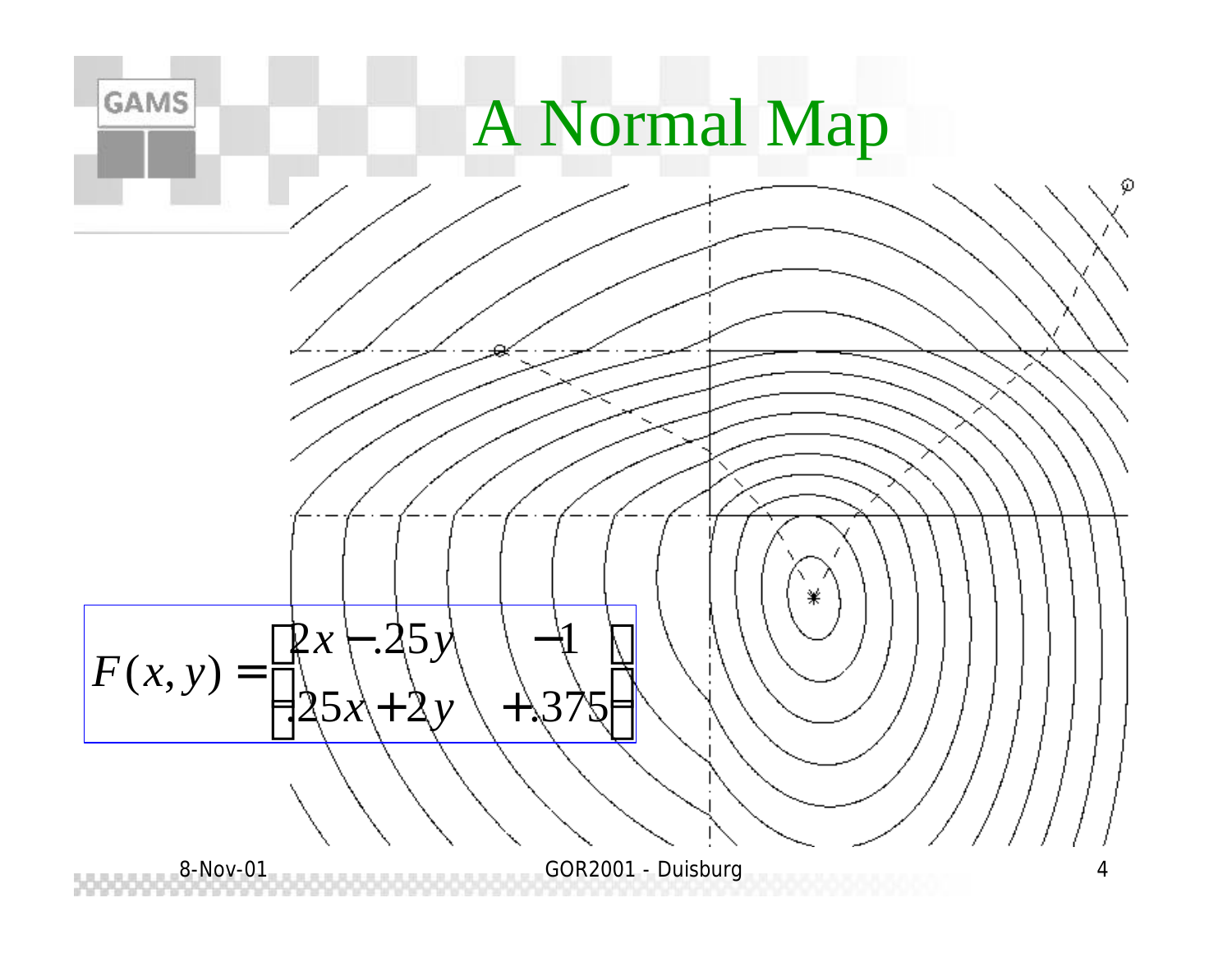#### **GAMS** Basis Crashing in PATH

- **Poor initial basis implies expensive path** computation with many pivots
- Crash technique:
	- Compute direction from current point
	- Take full step, then project onto bounds
	- **Damp with Armijo linesearch**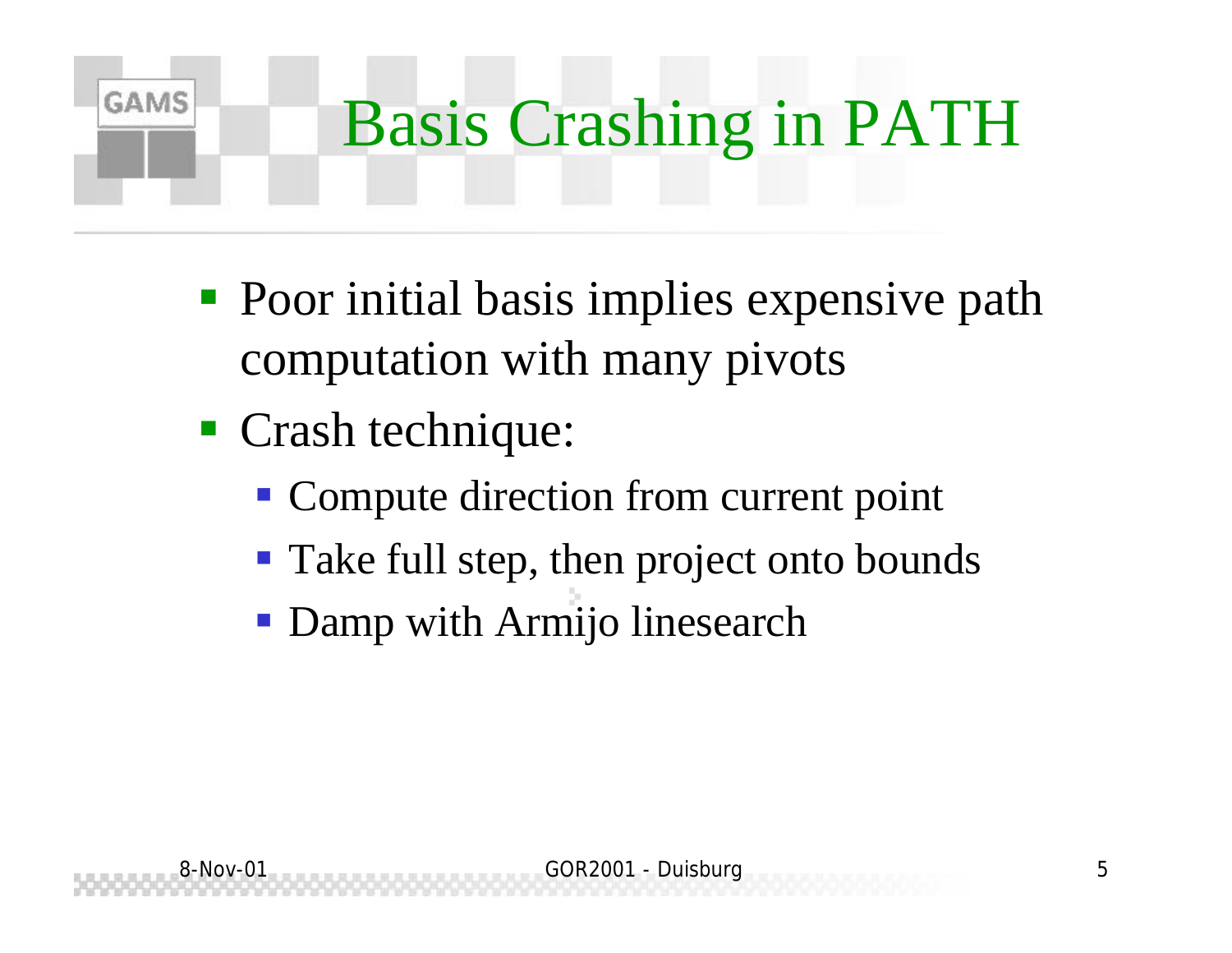#### **GAMS** Quadratic Convergence in PATH

- Proof of quadratic convergence requires
	- uniformity, invertibility of linearization
	- ß usual Newton condition on the linearization error
- In practice, quadratic convergence is usually observed
- Near the solution, PATH behaves as a smooth Newton solver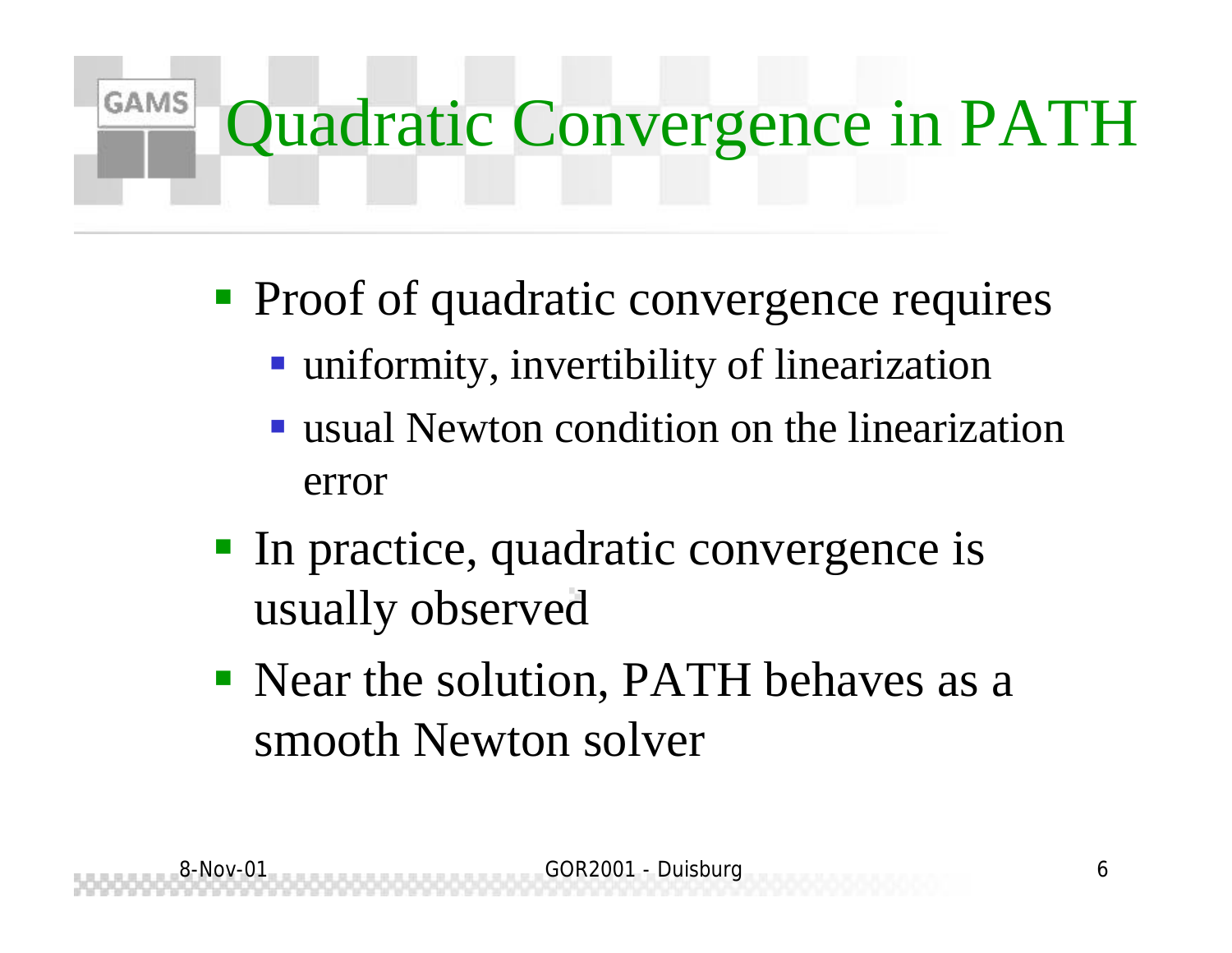

\n- max 
$$
S_i c_i^* \log(f(x_i, y))
$$
\n- s.t.  $y = S_i x_i$ ,  $y \leq W$
\n

■ size of model parameterized by N: ÷. N 6 7 8 9 10 11 14 n 98 509 1261 3186 4151 8885 27328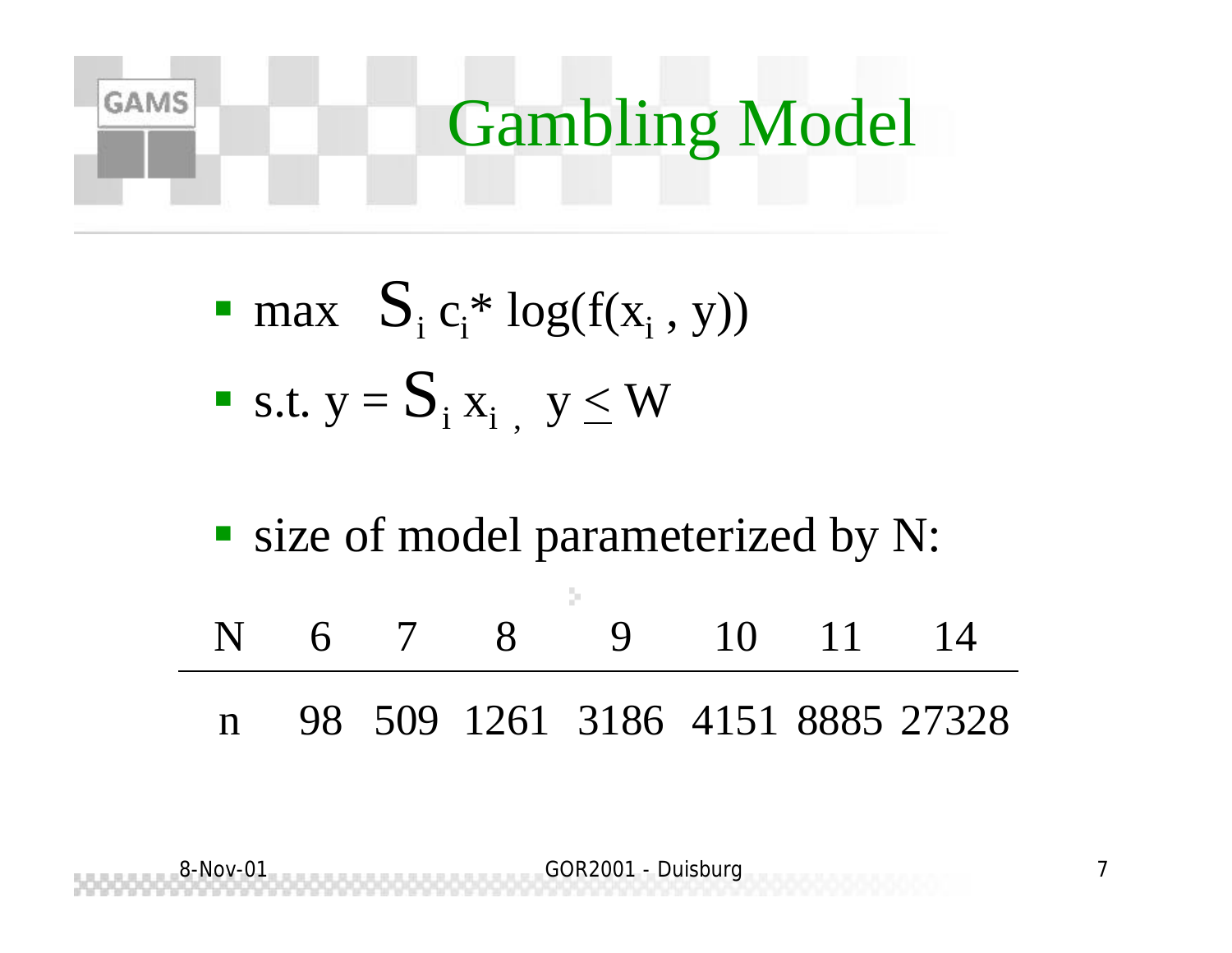

#### GAMS NLP codes (gambling model)

| N                                              |  | 6 7 8 | 9                                |    | 10 11 | 12   |
|------------------------------------------------|--|-------|----------------------------------|----|-------|------|
| n                                              |  |       | 98 509 1261 3186 4151 8885 16671 |    |       |      |
| $CONOPT \quad 0 \quad 18 \quad 152 \quad time$ |  |       |                                  |    |       |      |
| MINOS 0 2 9 66                                 |  |       |                                  | 93 | 309   | 5506 |
| <b>SNOPT</b>                                   |  |       | 0 37 980 20521                   |    |       |      |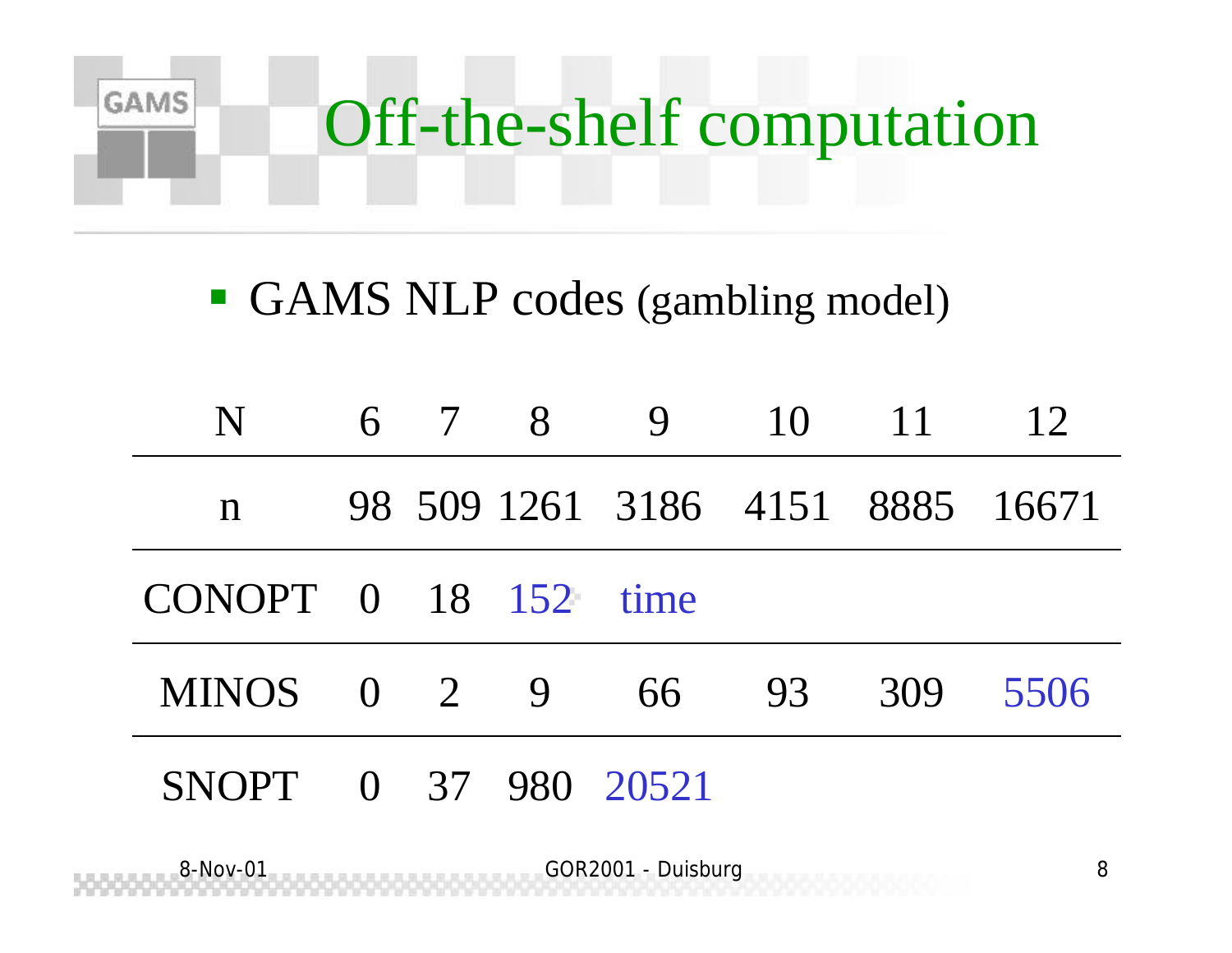#### Entropy Maximization Models

• Maximize entropy M or cross-entropy CE

• 
$$
M(p) = -S p_i * log(p_i)
$$

**GAMS** 

$$
\textbf{C}E(p) = -S\ p_i \ast \log(p_i,q_i)
$$

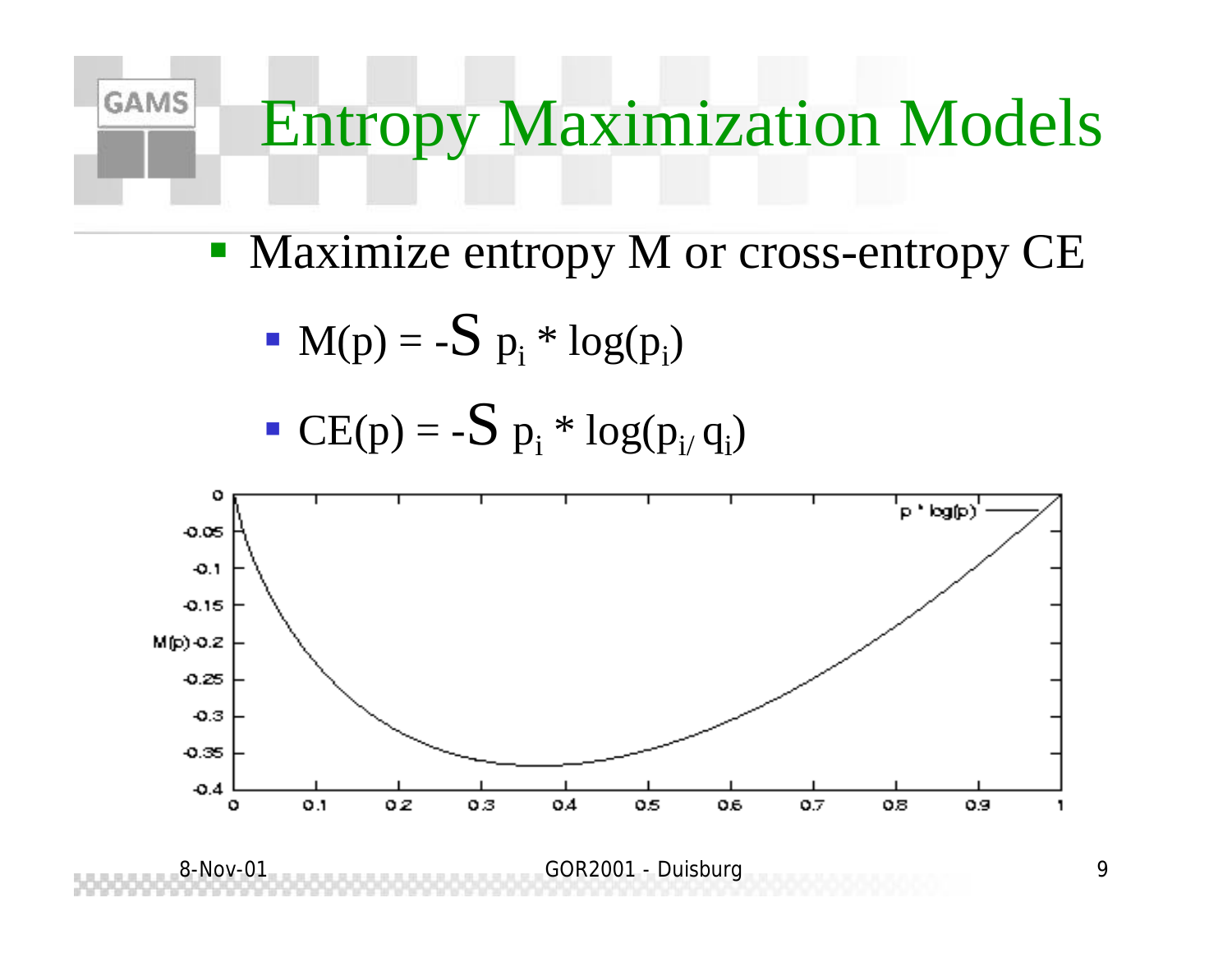# Example: Data Reconciliation

 $\blacksquare$  Given:

**GAMS** 

- Sets of households H, labor segments S
- $A(H,S)$  participation in labor force
- $\bullet$  w(H) statistical weights of households
- $\blacksquare$  y(S) observed structure of labor force
- Problem:  $Aw := y$
- Normalize w to get prior distribution q
- Max  $CE(p)$  s.t.  $Ap = y_n$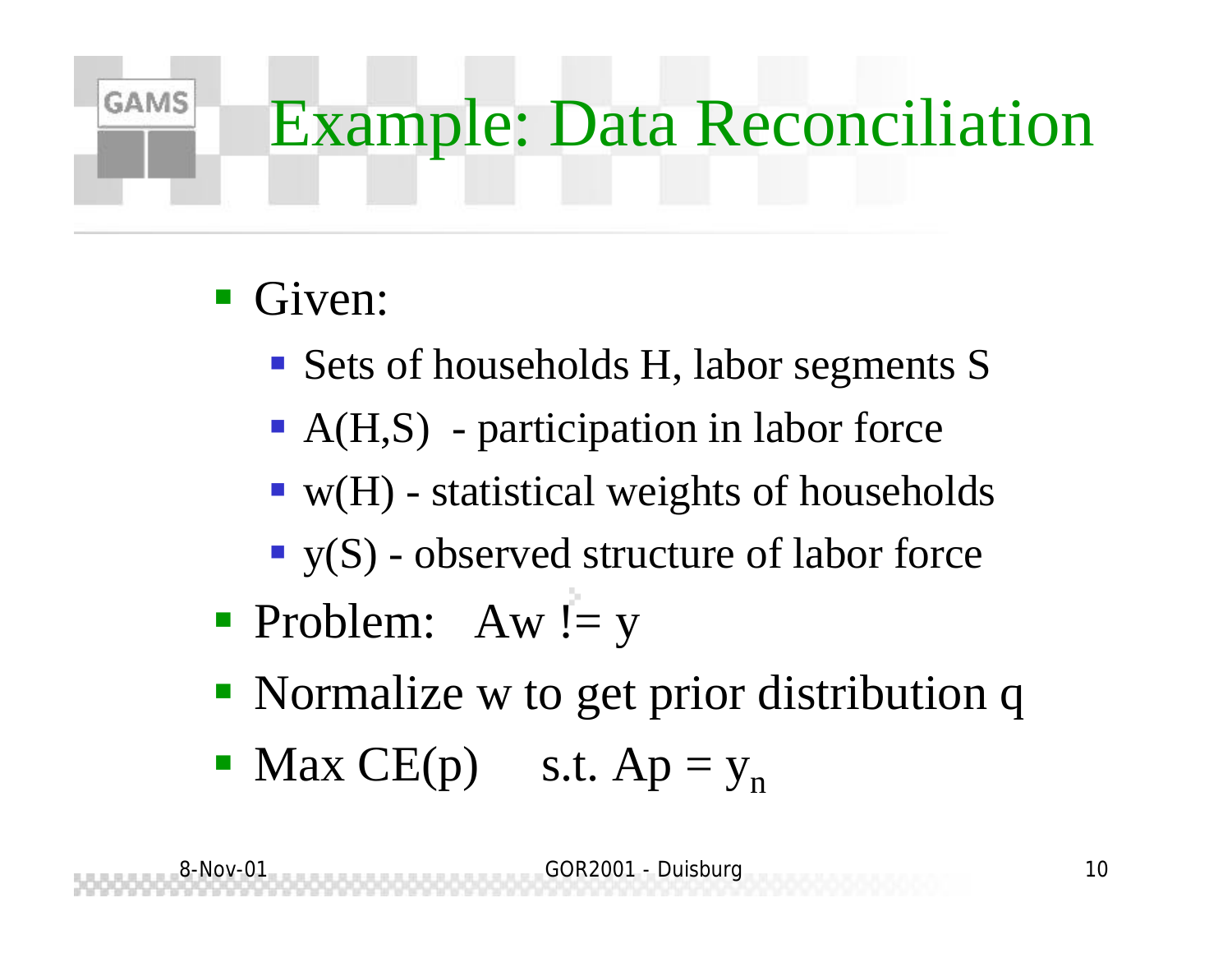#### **GAMS** Example: Data Reconciliation

- MaxEnt model from Denmark (DIAFE)
- Model is quite large
	- $\blacksquare$  277,017 variables
	- 6805 constraints
	- $\blacksquare$  3,587,265 nonzeros
- Client asks, "What machine must I buy to solve this model?"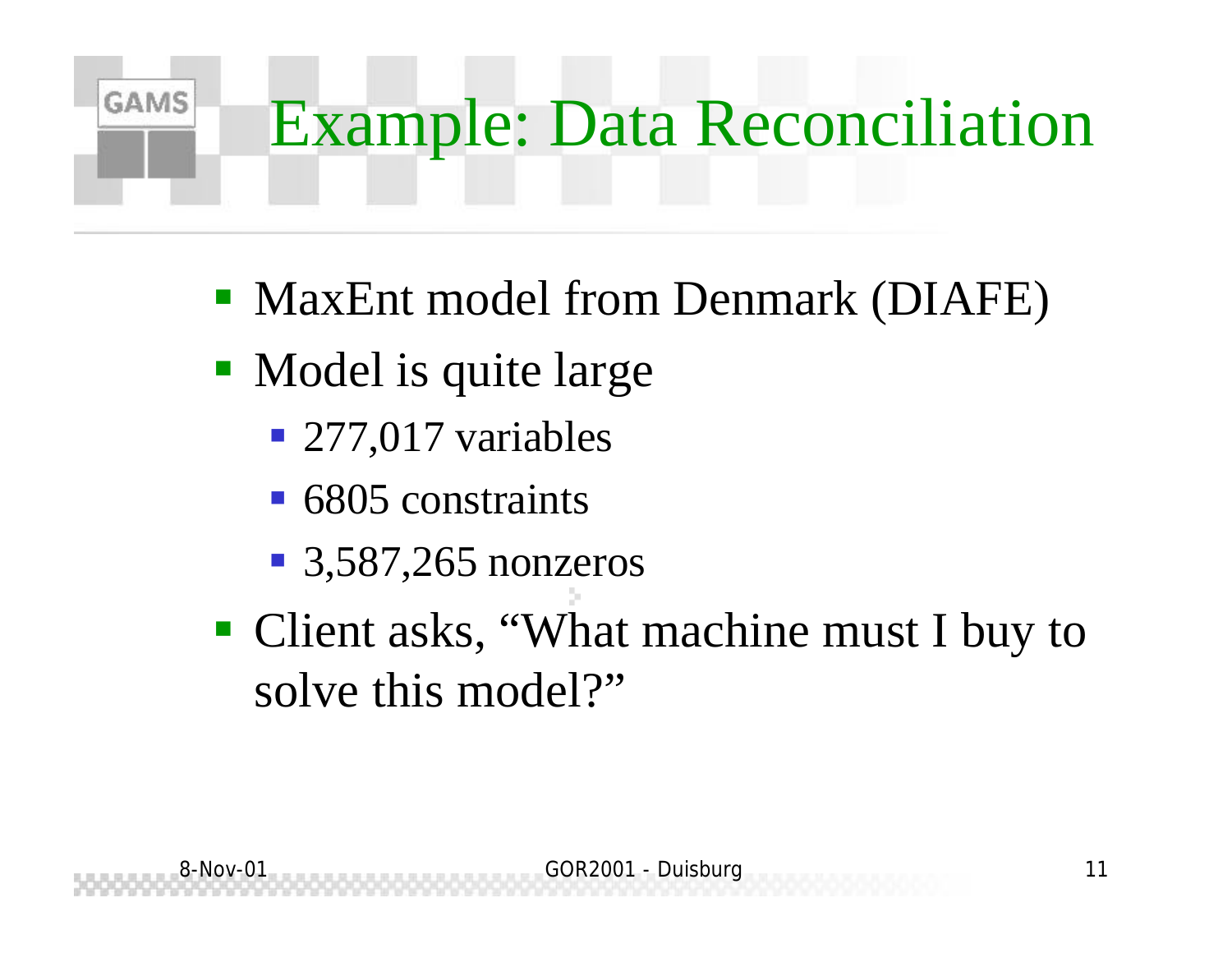### GAMS First-Order Conditions for NLP

#### ß NLP:

min 
$$
f(x)
$$
  
s.t.  $g(x) \ge 0$ ,  $x \in [L, U]$ 

#### **First-Order Conditions (KKT):**

$$
\nabla f(x) - \nabla g(x) \cdot u \quad \perp \quad x \in [L, U]
$$
  

$$
g(x) \ge 0 \qquad \perp \quad u \in [0, \infty]
$$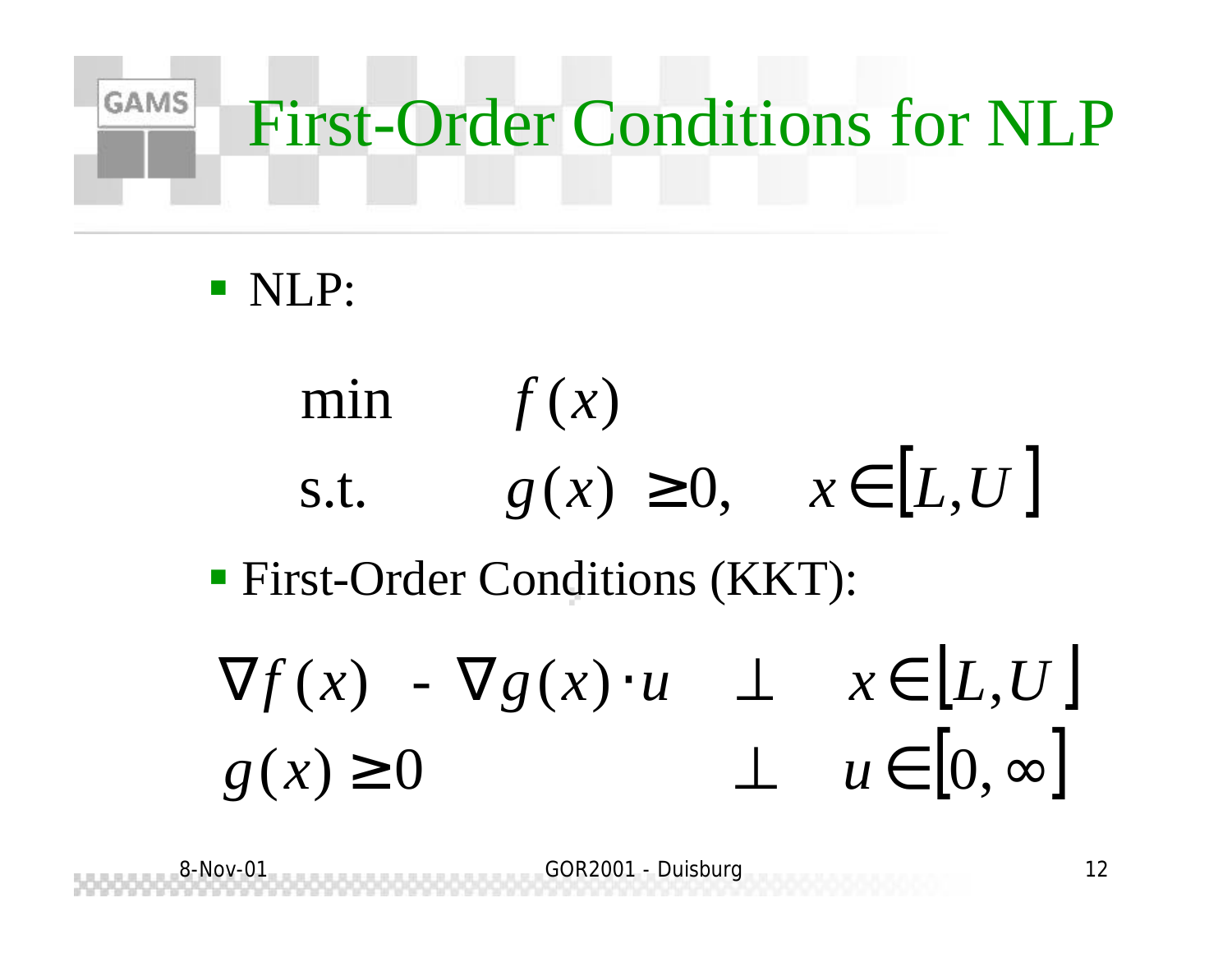# **GAMS** NLP2MCP (Ferris & Horn)

- ß GAMS source translation tool
- Result is source of MCP model (symmetric)
- **Preserves GAMS structure as much as** possible (adding asymmetry possible)
- Not completely robust wrt. GAMS syntax
- Used by several economists to solve large MaxEnt models via MCP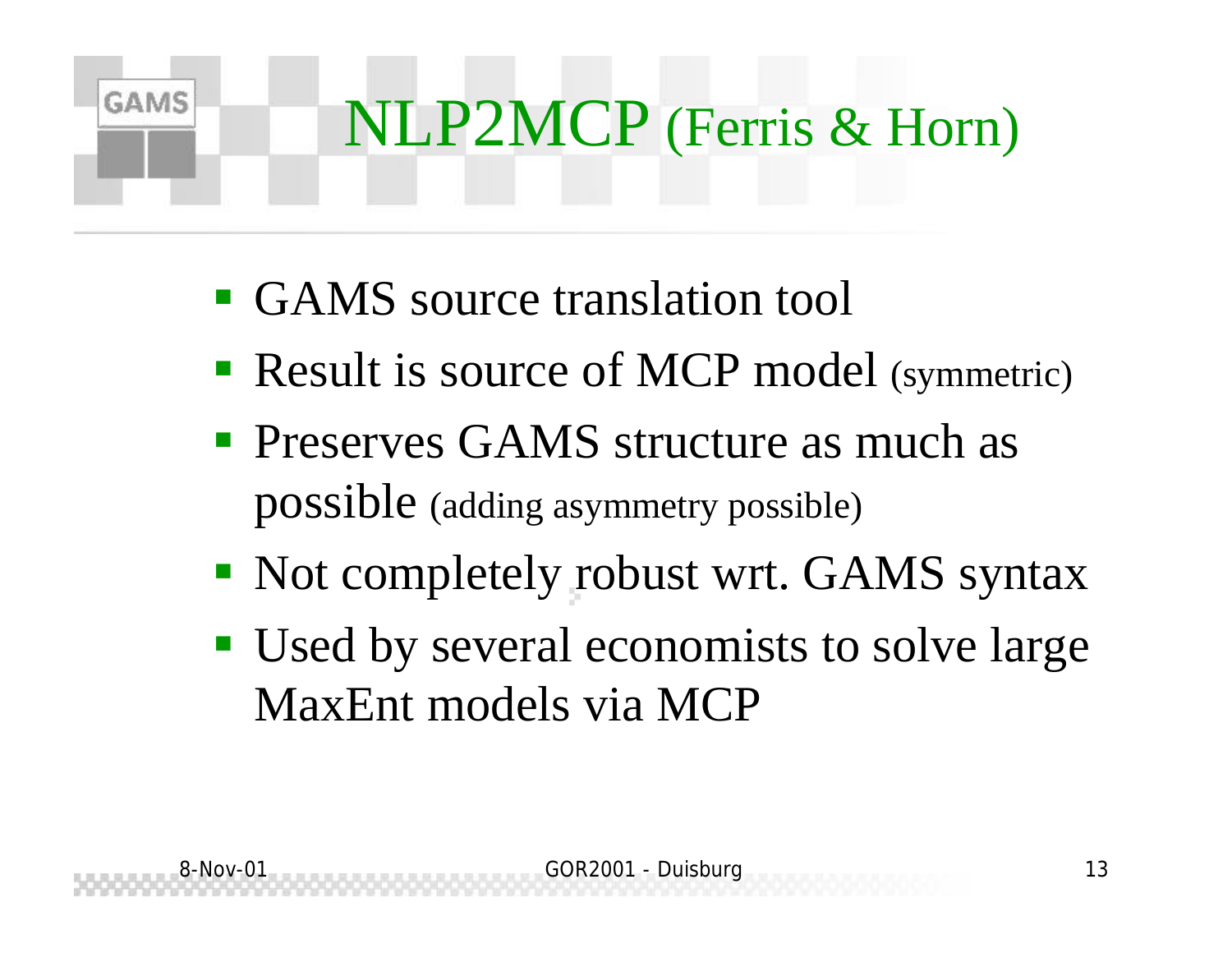### **GAMS** PATHNLP Algorithm

- **Internally reformulate NLP via KKT** conditions
	- Requires 1st derivatives
- **Solve KKT conditions via PATH** 
	- Requires 2nd derivatives
	- Convexity required for convergence proof
- Extract NLP solution from KKT solution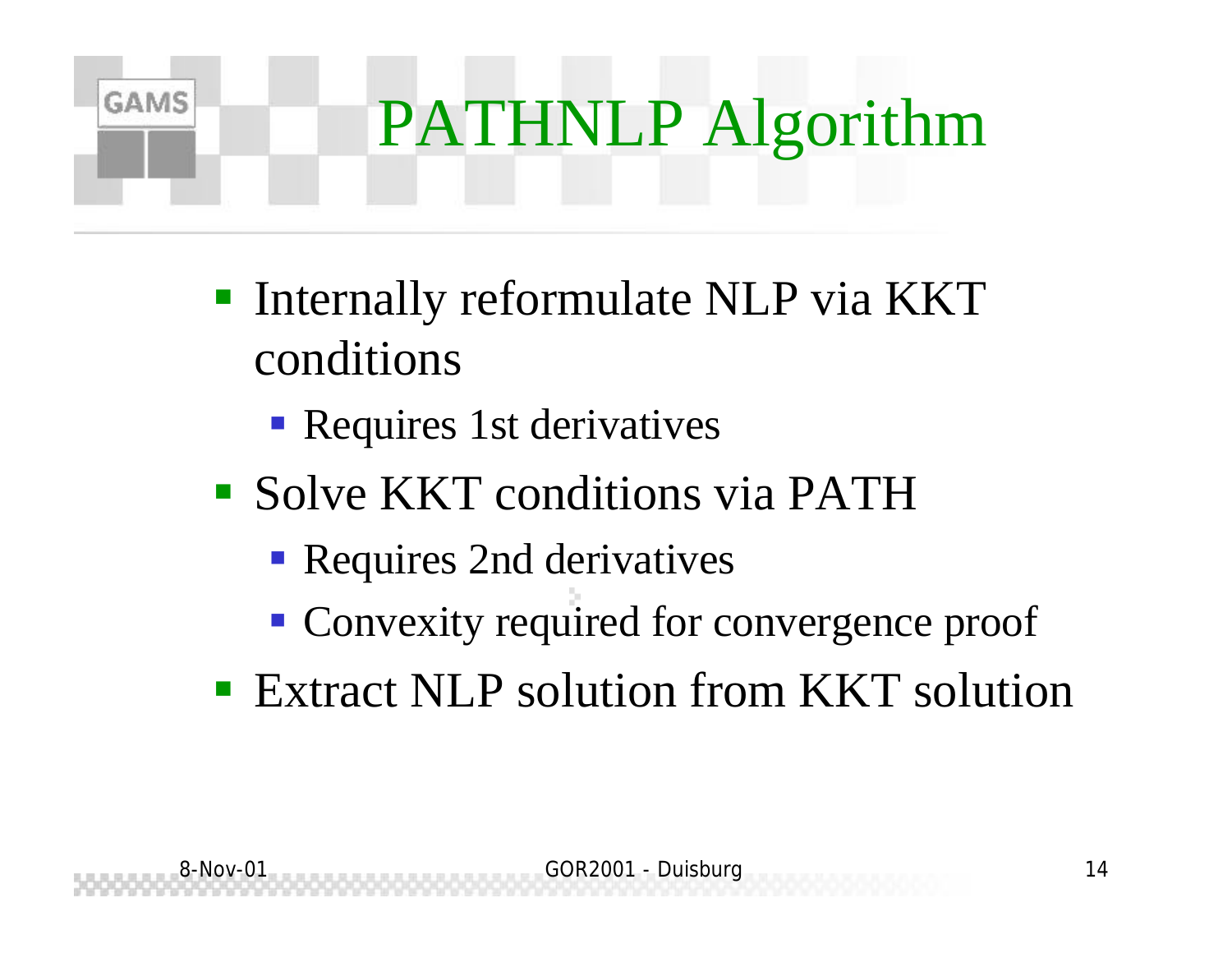

- G2DLIB = 2nd deriv capability,  $\&$  more
- Current capability
	- 1st derivative (backwards & forwards)
	- 2nd derivative (forwards)
	- **n** interval analysis for functions, derivatives
- Current/future work
	- **Exercise gradient-vector, Hessian-vector products**
	- forward-reverse mode Hessian
	- Preprocessing, evaluation reordering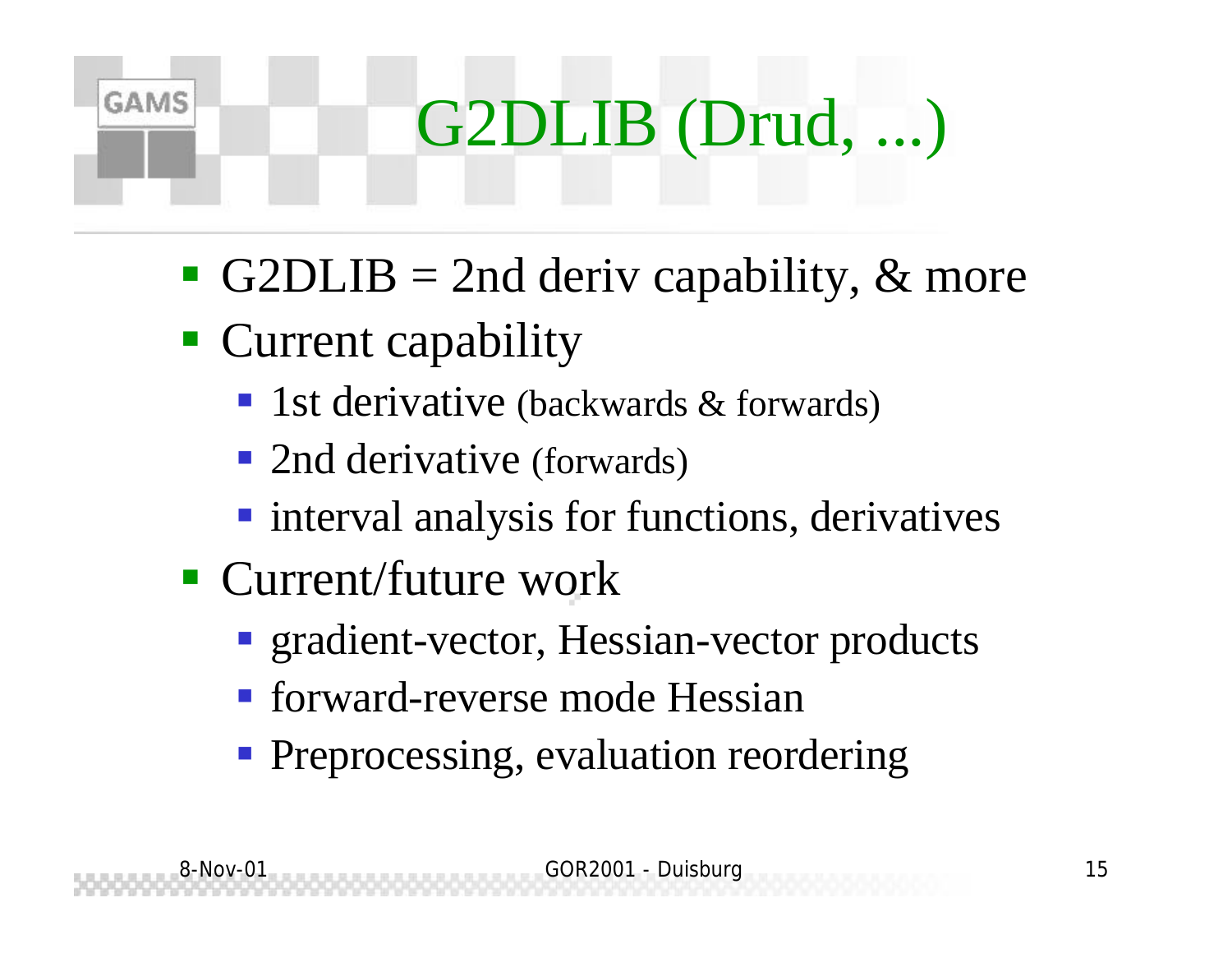| <b>GAMS</b><br>Performance (gambling) |                          |                |             |    |               |      |                                           |      |
|---------------------------------------|--------------------------|----------------|-------------|----|---------------|------|-------------------------------------------|------|
| N                                     | $\overline{\mathcal{L}}$ | $\overline{8}$ | 9           |    | $10 \quad 11$ | 12   | 13                                        | 14   |
| $\mathbf n$                           |                          |                |             |    |               |      | 509 1261 3186 4151 8885 16671 21856 27328 |      |
| $CONOPT$ 18 152                       |                          |                | time        |    |               |      |                                           |      |
| $MINOS$ 2 9                           |                          |                | 66 93 309   |    |               | 5506 |                                           |      |
| SNOPT 37 980 20521                    |                          |                |             | ×, |               |      |                                           |      |
| <b>PATHNLP</b>                        | $\overline{1}$           |                | 4 34 77 579 |    |               | 558  | 1089                                      | 1689 |

gambling model, on jfk.gams.com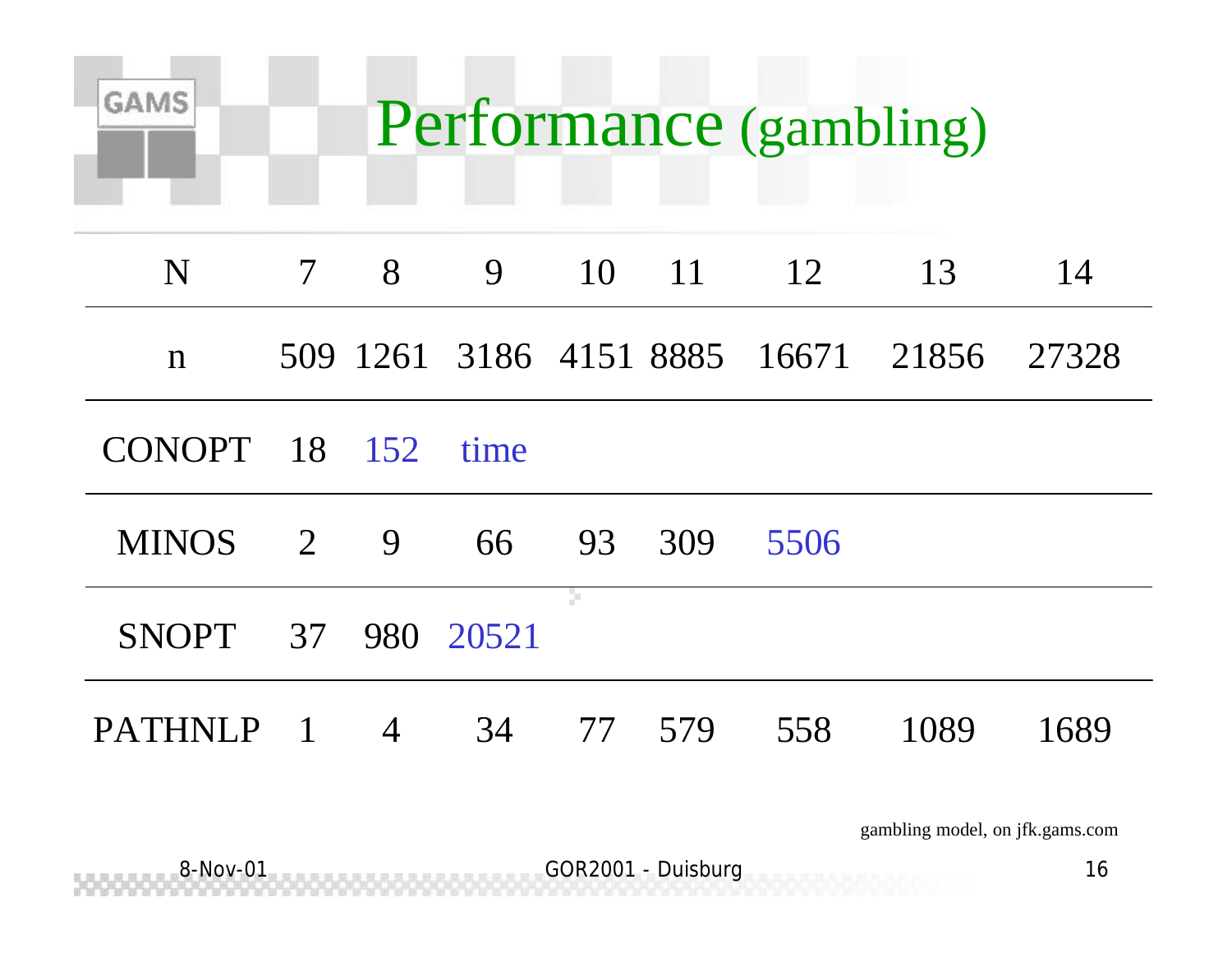#### Solution times (MaxEnt)

| Solver /<br>model | CONOPT2 | <b>MINOS</b> | <b>SNOPT</b> | <b>PATHNLP</b> |
|-------------------|---------|--------------|--------------|----------------|
| y1996             | 179     | 698          | 10800        | 18             |
| y1997             | 154     | 677          | 10800        | 15             |
| y1998             | 214     | 340          | 10800        | 16             |
| y1999             | 275     | 482          | 10800        | 16             |

y1999 model, on jfk.gams.com

**GAMS**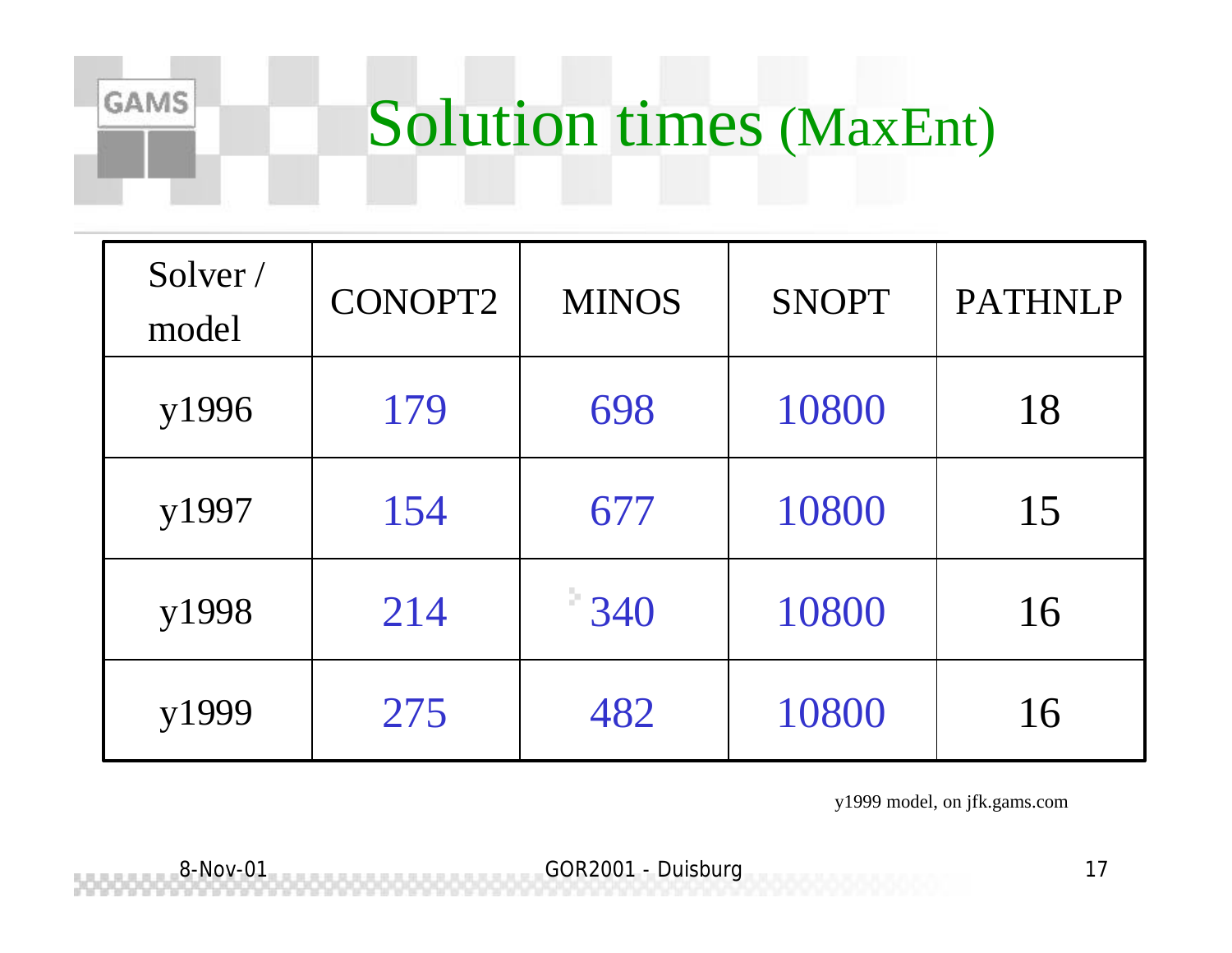#### Performance (2nd deriv)

**How costly is obtaining Hessian** information?

**GAMS** 

- MaxEnt models: computed quickly
- Not the case for gambling model

|      |     | 10  |    | 12  | 13  | 14  |
|------|-----|-----|----|-----|-----|-----|
| $\%$ | 15% | 11% | 7% | 64% | 66% | 65% |

#### % time in Hessian eval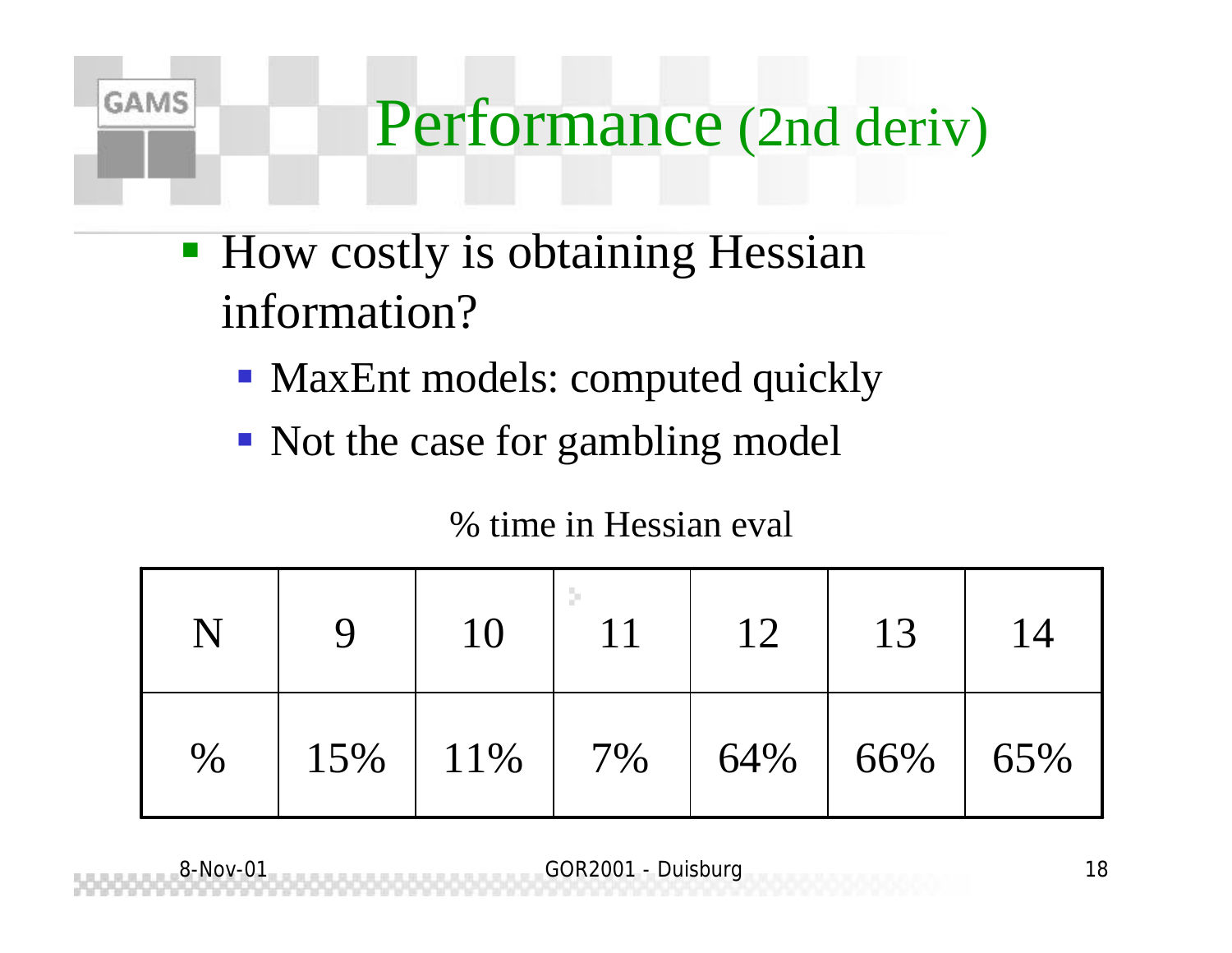### **GAMS** Performance (modlib)

- ß GAMS modlib: 99 NLP solves
	- 96 successes
	- 2 failures (poor memory estimate)
	- 1 failure (non-convex QP)
- COPS models in modlib
	- Mixed success
	- Lack of objective guidance apparent
	- **F** Feast or famine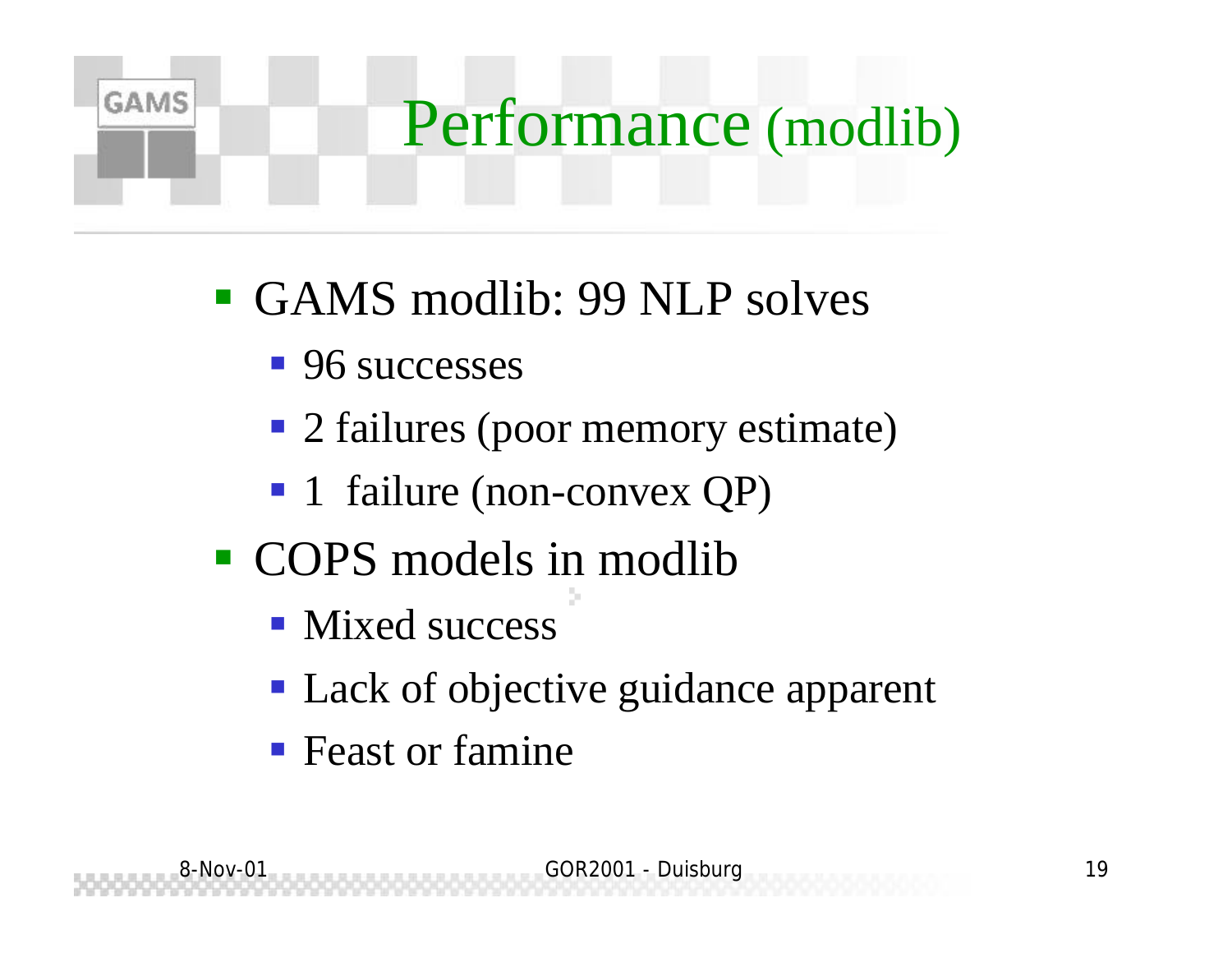### **GAMS** PATHNLP: Pros & Cons

- **Pros:** 
	- Excellent "warm/hot start" capability
	- No superbasics limit
	- Quadratic convergence
- $\blacksquare$  Cons:
	- Potential lack of robustness
	- Diagnosis of infeasible or unbounded models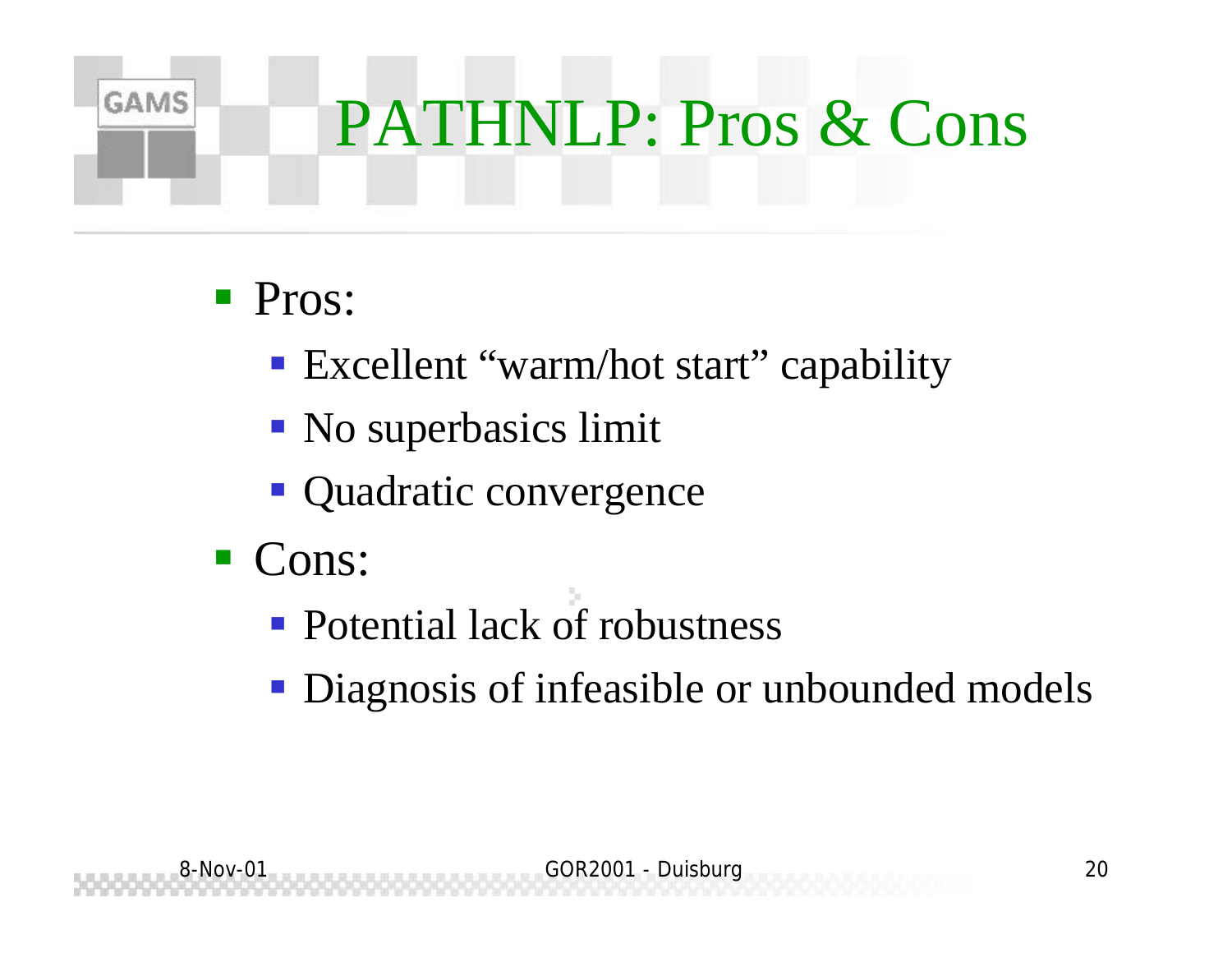## **GAMS** Infeasible Models

- **F** Introduce Phase I NLP:
- $\langle S, S \rangle$  $min$
- s.t.  $g(x) + s \ge 0, \quad x \in [L, U]$ 
	- Solution determines (local) infeasibility
	- **Feasibility not necessarily maintained in** subsequent solve of the original MCP
	- **Exercise:** run Phase I first, or only on failure of original model?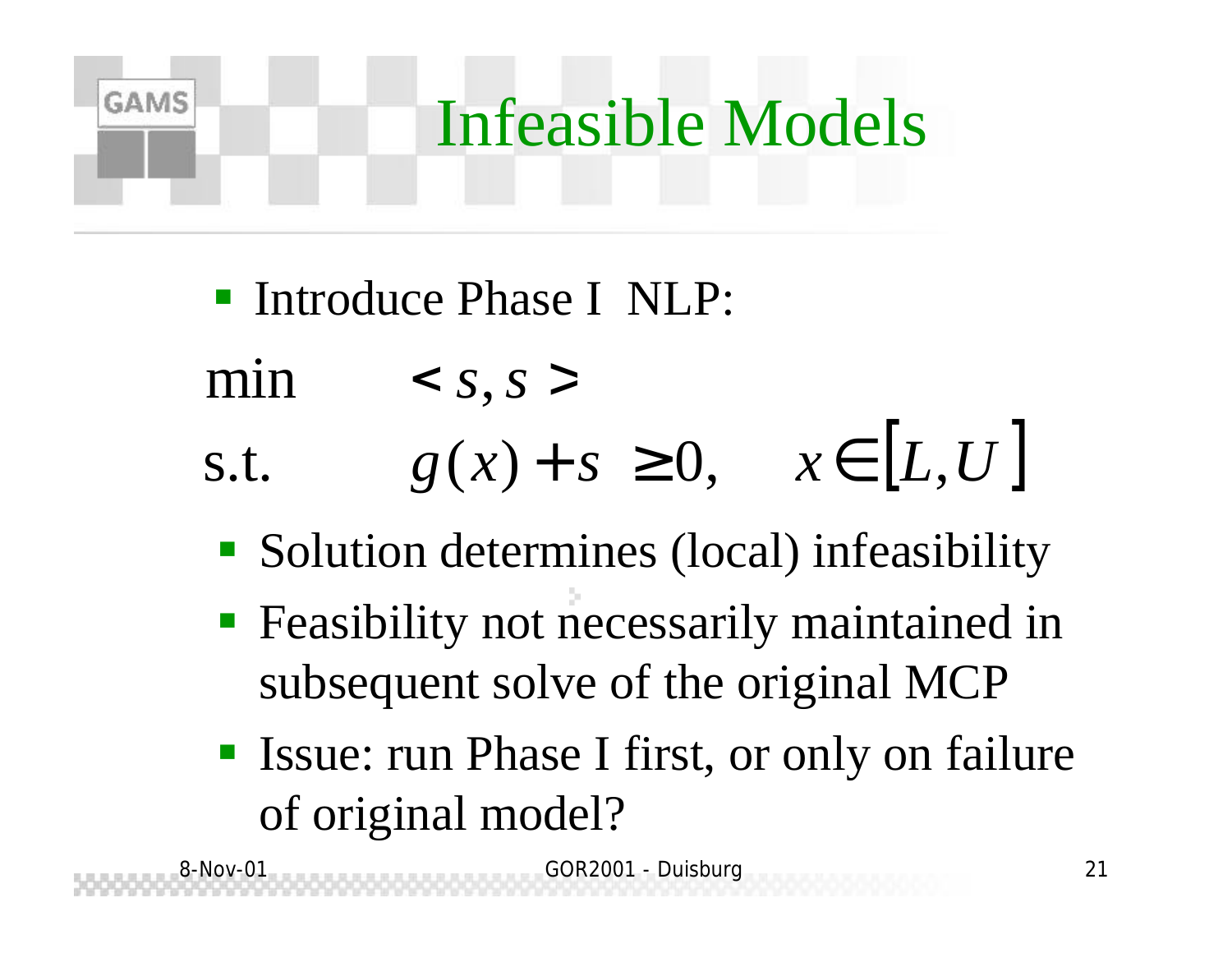### **GAMS** Improving robustness

- **PATH may fail to solve KTT conditions, or** find a KKT point for a maximizer.
- Phase I determines (local) infeasibility
- **If feasible, we can resolve KKT starting** from Phase I solution
- Composite merit function (Krung & Ferris)
	- Makes use of NLP objective
	- **Favors minimizers over maximizers**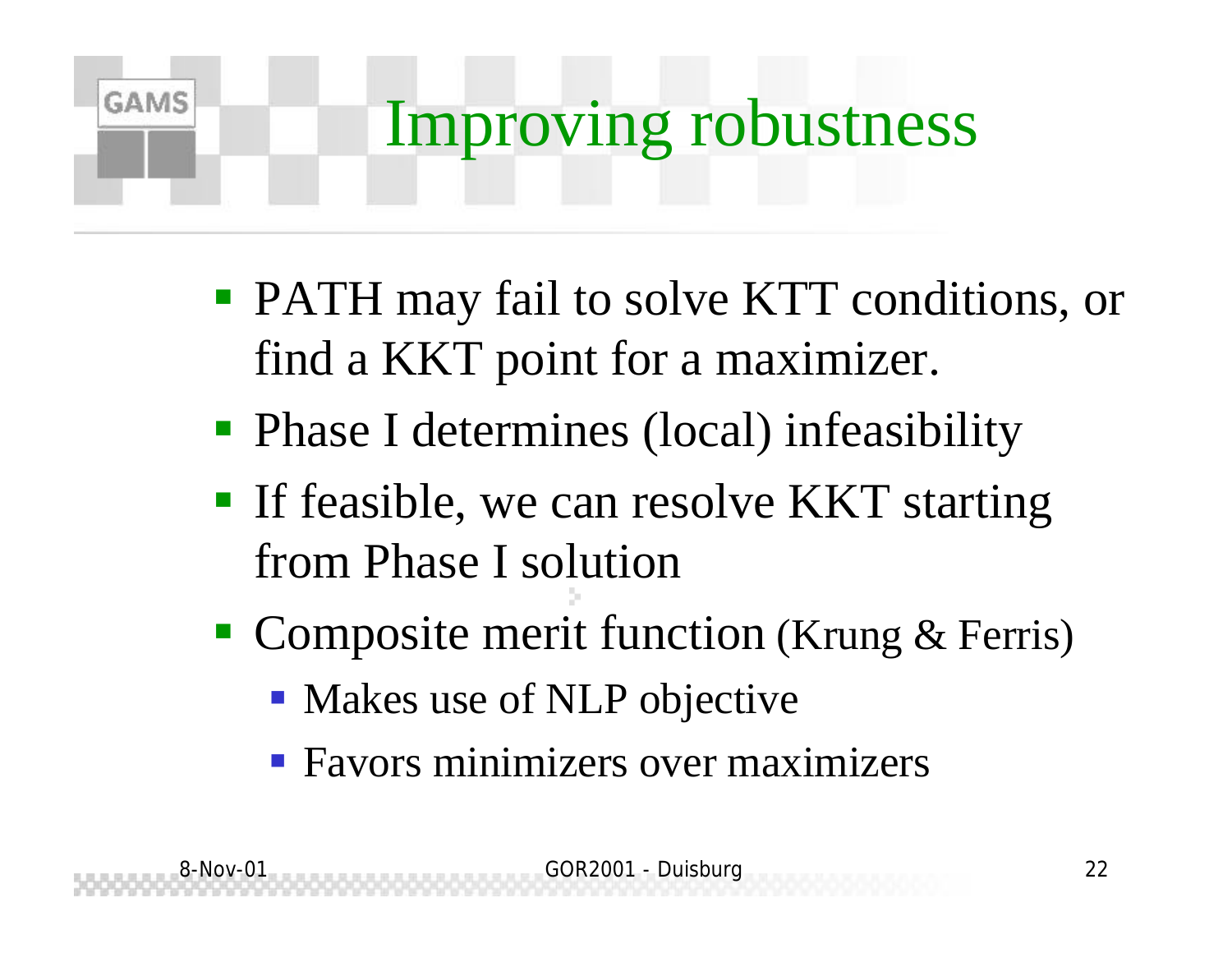

Objective & Speed Improvements

| speed<br>objective | slower | same     | better         |     |
|--------------------|--------|----------|----------------|-----|
| poorer             | 61     |          | $\overline{2}$ | 70  |
| same               | 19     | 18<br>þ. |                | 41  |
| better             |        |          | 4              | 12  |
|                    | 84     | 29       | 10             | 123 |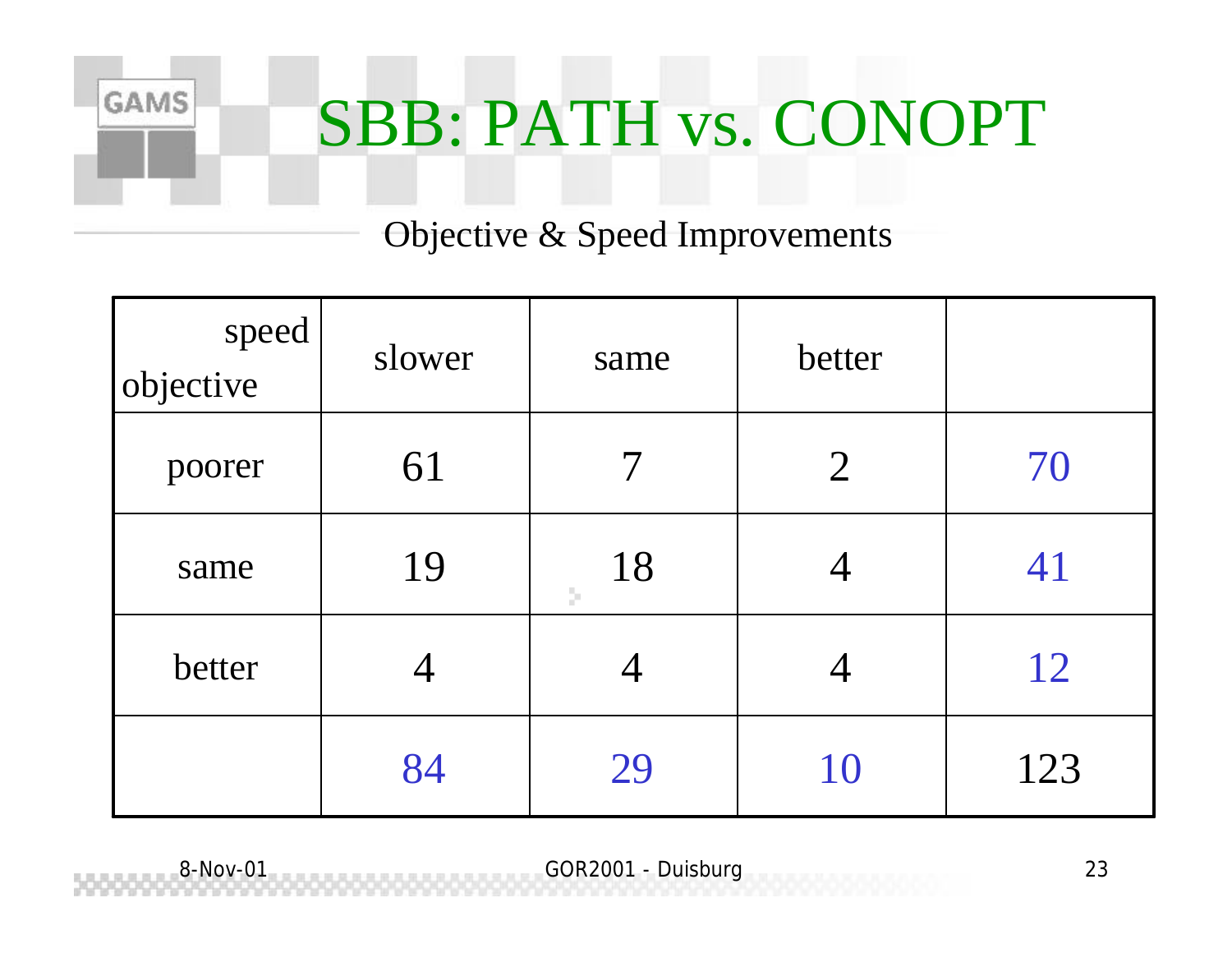

Objective & Speed Improvements

| speed<br>objective | slower | same     | better |    |
|--------------------|--------|----------|--------|----|
| poorer             | 3      |          |        |    |
| same               | 18     | 18<br>×. | 3      | 39 |
| better             |        | 3        |        |    |
|                    | 25     | 22       |        | 51 |